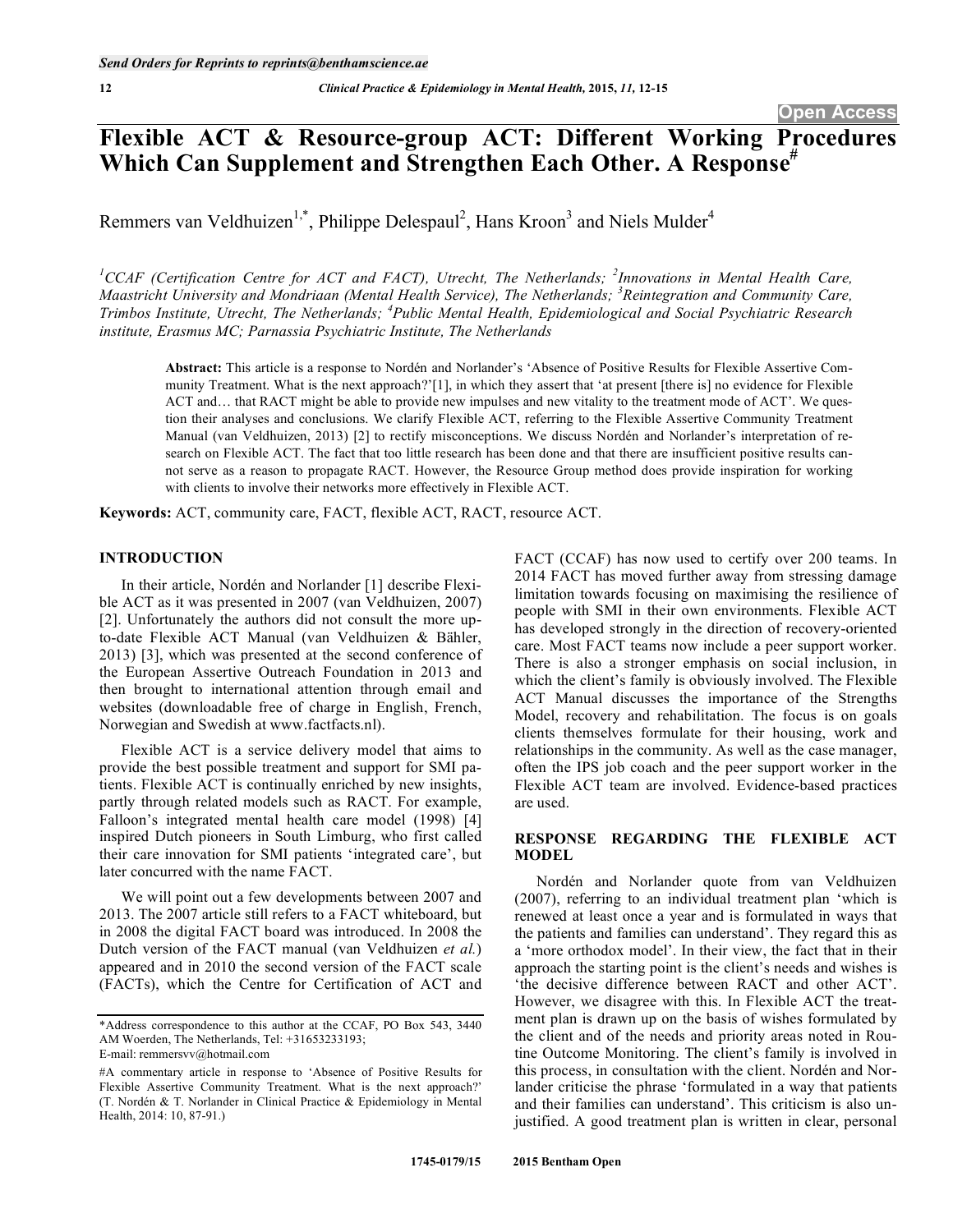language, with the client's own treatment goals written in the first person. In other words, our intentions and practice have for years been identical to what RACT now claims as a unique feature.

In the sentence quoted, we say that we evaluate and renew the treatment plan 'at least' once a year (in conjunction with the client and their family or friends). But this may happen more often. In teams which work optimally according to the model, the treatment plan (and the crisis detection and intervention plan that goes with it) is evaluated and if necessary modified whenever the client is placed on the FACT board or taken off it for any reason whatsoever. The team then talks to the client and family about how well intensive care with shared case load has worked. Interventions which have proved effective can be included in the crisis plan. This evaluation also looks at what the family and close friends can do and how heavy the burden is for them.

Nordén and Norlander mistakenly assert that Flexible ACT (along with ACT and AOT) is 'surprisingly enough not focused on providing service and treatment to the majority of clients who are largely in a stable phase'. This is plainly incorrect. Flexible ACT's basic vision is that care for this stable group and care for the instable group should be combined in one team. The reason why this is so important is because clients' needs change due to remission and relapse, crisis and recovery; sometimes they need very intensive care, similar to ACT. At other times they are much more in need of rehabilitation and recovery support, optimized medication regimes or psychotherapy. For the sake of continuity of care and of treating practitioners, Flexible ACT combines these two types of care in one team. The 'stable' clients receive support and treatment based on their treatment plan, coordinated by their case managers. Guided by the client's needs and problems, the multidisciplinary team also provides contact with a psychiatrist, a psychologist, a peer support worker, an addiction specialist or a job coach as required. These contacts are coordinated by the case manager in consultation with the client (and their network). At least once a year the client – often accompanied by the case manager – talks to the psychiatrist about issues such as medication, physical screening and wishes regarding the treatment plan. In other words, 'stable clients' see their case manager at changing intervals – sometimes weekly, sometimes once every 2-4 weeks – and usually also 2-4 other team members at widely varying intervals. A client may be having EMDR trauma therapy from the psychologist or may be looking for a job with the help of a job coach. The client may also be in a recovery group set up by the peer support worker. In practice, 'stable' clients do not see the whole Flexible ACT team, but work with their own 'sub-team' of 2 to 5 team members. Although this subteam has no separate status in the Flexible ACT model, we see close similarities between this system and the availability of practitioners in RACT's resource group in. The difference lies in the participation of other (non-professional) people (family, friends and others from the client's external support system) in a resource group and in different arrangements for guidance and management.

We therefore distance ourselves from Nordén and Norlander's incomplete and partly incorrect description of some aspects of the Flexible ACT model. The lesson for us is that we should be cautious about judging each other's programmes and everyday practices in different international contexts.

### **RESPONSE REGARDING RESEARCH ON FLEXI-BLE ACT**

Nordén and Norlander assert that there is insufficient evidence for the effectiveness of Flexible ACT. We agree. Although the Flexible ACT model has been implemented on a large scale in the Netherlands, the developers of Flexible ACT have not managed to organize an RCT of the effectiveness of Flexible ACT. After 2008 this proved to be unfeasible, because facilities were no longer willing to provide control groups receiving 'care as usual'. They opted for Flexible ACT as a service delivery model which enabled them to ensure that evidence-based interventions in line with the Dutch Multidisciplinary Guideline for Schizophrenia could be provided in the client's own environment. In the Netherlands there was no other model available which could provide care for the whole group of people with schizophrenia or some other SMI which was consistent with the recommendations of the Guideline and could incorporate recovery-oriented care. The rapid implementation of the model stood in the way of research.

Nevertheless, there has been some research [5-8]. And we disagree with Nordén and Norlander when they seem to imply that all the results were null findings. The authors of the original articles pointed out the limitations of their research – as is correct procedure – but they did find some positive trends. Only one of the studies reported a null finding. Moreover, they ignored the study of the relationship between model fidelity and outcomes (van Vugt, 2011)[9]. Research among 20 ACT and FACT teams shows favourable connections between model fidelity and outcomes such as general functioning and homelessness. Van Vugt *et al.* found evidence that team organization (shared caseload) was an important element. Teams with peer support workers had better effects. Higher model fidelity did not predict better results as regards number of admission days.

To draw valid conclusions about FACT and RACT, Nordén and Norlander would have to discuss the quality of all 17 studies of RACT as well as the 5 studies of FACT. More importantly, however, none of the studies included in the meta-analysis by Nordén *et al.* (2012)[10] examined RACT as a whole, but only one or more elements of it. A new review which examined the 17 studies of RACT and the 5 of FACT might well conclude that as regards certain elements RACT is more effective than FACT. However, the populations covered by RACT and FACT seem to differ (severity of symptoms, diagnoses), which means that even given the limitations of the FACT studies, it would still be impossible to conclude that RACT is more effective than FACT. To make a valid comparison between the two, Nordén and Norlander would need studies that assess the effectiveness of RACT and FACT in the same population, and as far as we know there are no such studies. Moreover, we do not believe a comparison of RACT and FACT would be helpful, because FACT is a service delivery model, whereas RACT is a separate intervention. However, RACT could be integrated into the FACT model to assess whether or not clients benefit from the addition of this intervention.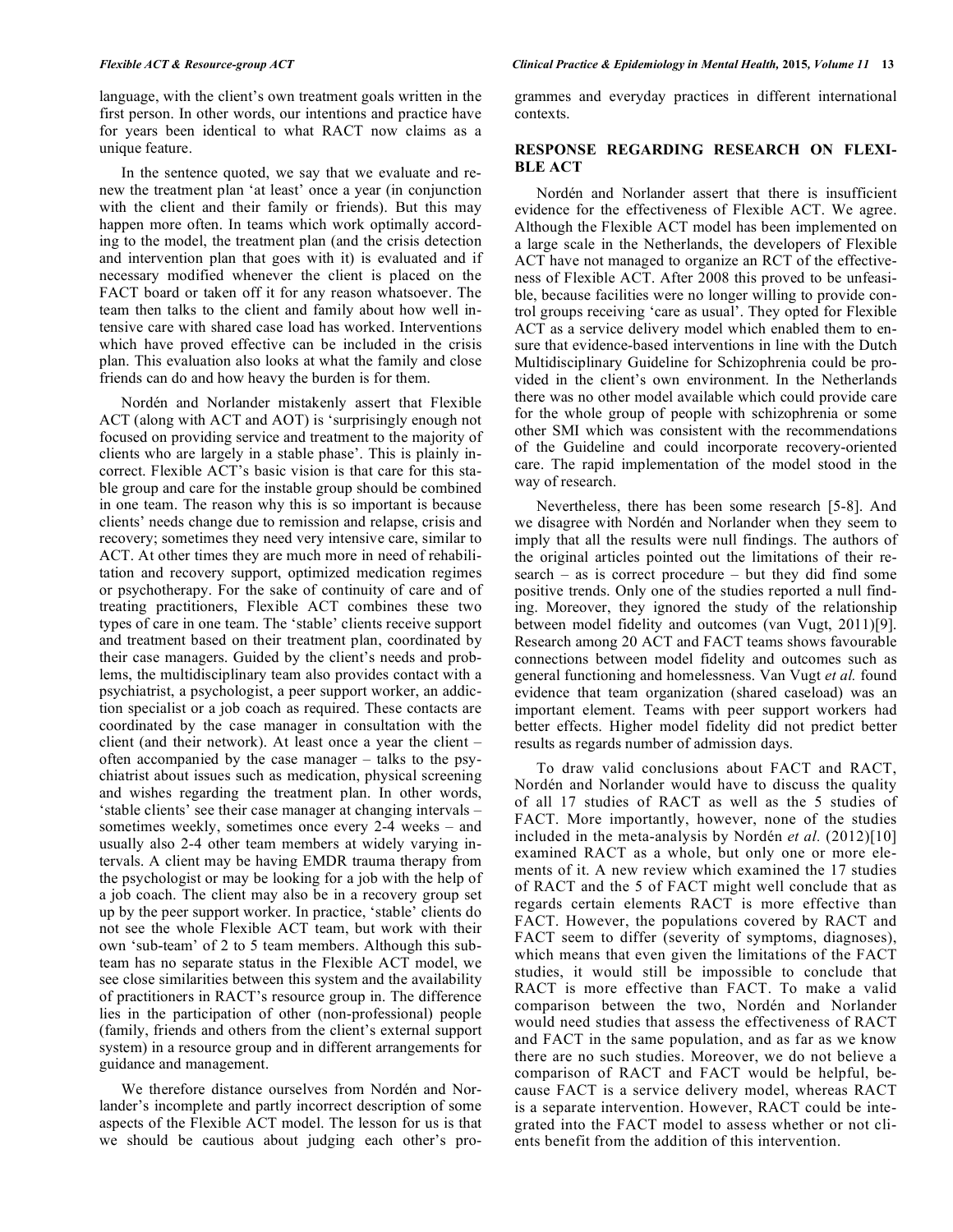Obviously, all of the Dutch studies of FACT focus on FACT populations. Nordén and Norlander erroneously identify this as a limitation. They suggest stratifying ACTeligible clients and non-ACT-eligible clients in future research. However, ACT for ACT-eligible clients has been widely studied, whereas FACT for non-ACT-eligible clients has never been studied separately. This is a possibility for further research, but not a limitation.

Nordén and Norlander also discuss the UK-based study by Firn *et al.* [11]. We cannot help feeling that once again their conclusion is overly pessimistic. In particular, they disregard the significant positive findings concerning reduced service utilization by clients after the closure of ACT teams in the UK dismantling study (Firn *et al.*) and instead highlight model fidelity issues and a non-significant employment outcome. The dismantling study is an evaluation of service delivery in real-life situations, with practical applications in struggling healthcare economies. It was not a rigorous trial and some criticism may be due, but the central findings are unquestionably significant.

In summary, Nordén and Norlander are right in saying there is as yet insufficient evidence for Flexible ACT, but this is mainly because very little research has been done on it. Moreover, in our opinion they have paid too little attention to the positive results that have emerged.

New studies are now underway both in the UK and in the Netherlands. In the north-west of the Netherlands a cohort study has begun of Flexible ACT implementation in three teams. Outcomes include care consumption (admissions, admission days, outpatient face-to-face contacts), clinical outcomes (care needs, quality of life, functioning), social inclusion indicators (social contacts, employment and housing situation) and satisfaction with care. The level of implementation of Flexible ACT was also assessed. This study is now under review. The preliminary results were presented at the EAOF Congress in Aviles, Spain, in 2013. These results were positive as regards care consumption, care needs and quality of life. This study and the studies by Drukker and Bak [5-8] rightly pay attention to client-oriented results and the satisfaction of clients and their families for the care provided, whereas formerly the emphasis was often on reducing admission days. We hope that in countries where interest has been shown in Flexible ACT (such as the UK, Belgium, Canada, Norway and Sweden) comparative research can be organized and possibly RCTs which focus on client-oriented outcomes.

# **RACT**

Nordén and Norlander do not provide a comprehensive account of RACT as a model in their article. From the article they quote from (Nordén *et al.*) [10] we understand that for each client a 'resource group' is formed that consists not only of care practitioners (case manager and psychiatrist), but also of the clients themselves, family members, neighbours or other people who are involved with the client in the community. In this group clients determine their own goals and remain in control, supported by the case manager. As set out above, Flexible ACT already works intensively with families and other informal carers. Sometimes this is very successful, but a great deal still needs to be developed as

regards participation and inclusion in the community. In the Netherlands the 'welfare state' paradigm is developing towards a 'participation society'. This means we must draw on clients' own strengths and those of their networks and work with non-professional support factors in society. In the Netherlands a study is underway of a decision-making model known as Family Group Conferences (FGCs). At an FGC everyone who is involved with the client and able to contribute is invited. Not only the client, but also their family and carers are present, and friends and neighbours can also attend. A key feature of the model is the private time during which professionals leave the meeting and the client and their network develop their own plan. This empowers clients, giving them the responsibility for improving their own lives. For mental health services FGCs may be a way to create partnerships with clients and communities (de Jong *et al.*, 2014)[12].

The 'resource group' in RACT seems to work in a similar way, though there are differences. The group is not incidentally involved, but more long-term and systematically. In addition, RACT gives the care practitioners a more significant role in the group. We see the systematic involvement of the client's personal network and external support services as a possible enrichment of Flexible ACT teams. On the other hand, we question whether RACT makes enough use of outreach care. With Flexible ACT we have found that outreach (both for instable and stable clients and their networks) is a decisive factor in helping clients to achieve their goals in the environment in which they want to succeed. In the Netherlands four Flexible ACT teams have now added RACT. The two models seem to be quite compatible and to enrich each other, with Flexible ACT as the service delivery model (for both stable and instable clients), while RACT provides a specific contribution to formulating and working with others to achieve the client's treatment and social inclusion goals.

#### **CONCLUSION**

One model is not automatically better because another model has been insufficiently studied. Thorough research on Flexible ACT is needed. Perhaps other countries can arrange an RCT of Flexible ACT compared with care as usual, possibly with the addition of RACT interventions.

We distance ourselves from Nordén and Norlander when they outline some aspects of Flexible ACT in a negative way. We stress that in Flexible ACT treatment and support are shaped by a treatment plan based on the client's wishes and needs, in consultation with the client and family. Stable clients have comprehensive programmes in which they work with a small group of professionals and which also involve the family. For a more detailed account of the Flexible ACT model we refer to the Manual (van Veldhuizen, 2013). We conclude that the interventions developed in RACT fit in well with Flexible ACT and may improve clients' social inclusion. There is every reason for us to *collaborate.* If our goal is to empower clients and support their recovery, we have an obligation as treating practitioners and researchers to combine our resources.

#### **CONFLICT OF INTEREST**

The authors confirm that this article content has no conflict of interest.